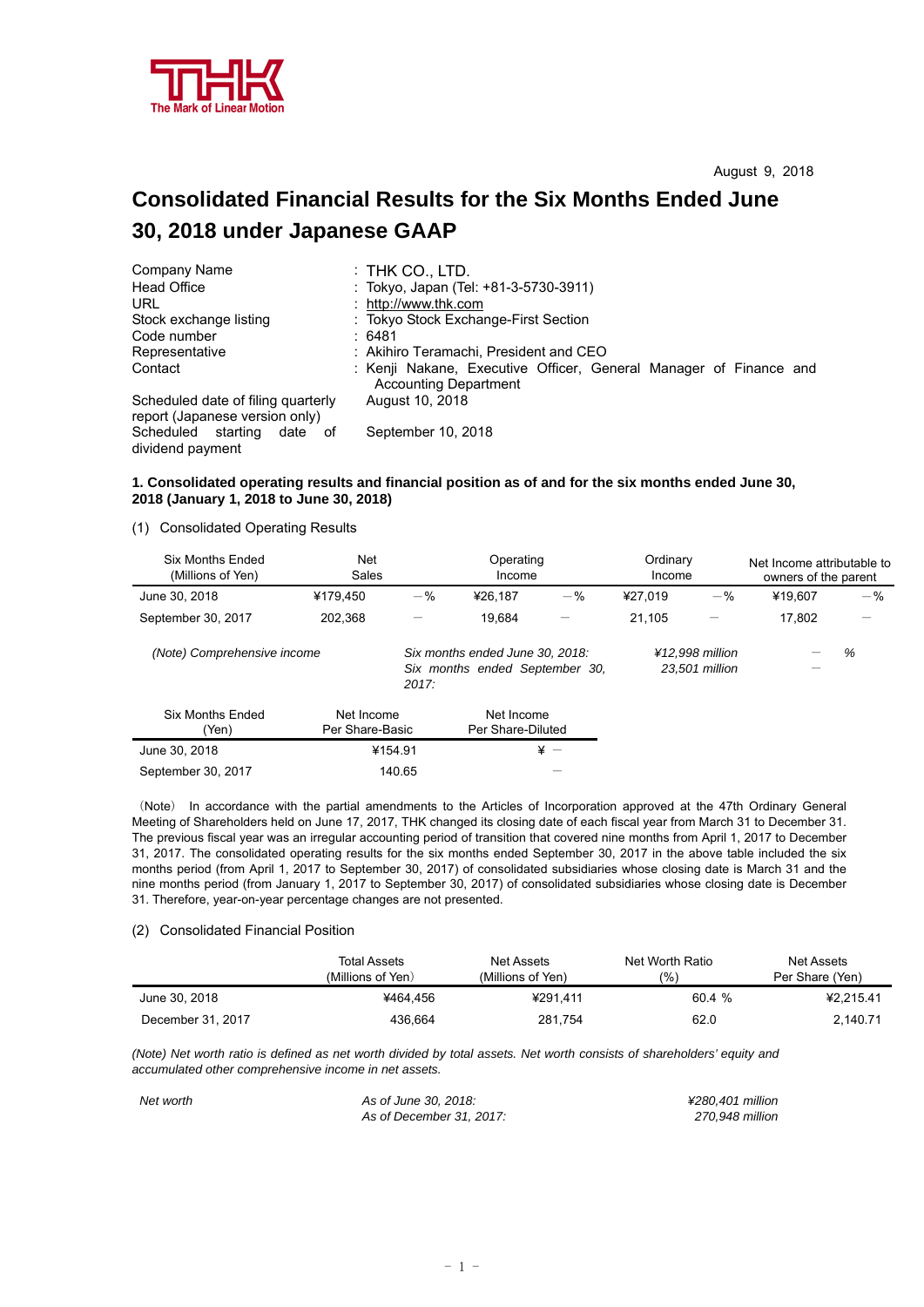## **2. Dividends**

|                                              | Dividend Per Share (Yen)    |                       |                             |          |        |  |
|----------------------------------------------|-----------------------------|-----------------------|-----------------------------|----------|--------|--|
|                                              | <b>First Quarter</b><br>End | Second Quarter<br>End | <b>Third Quarter</b><br>End | Year end | Total  |  |
| Year ended December<br>31, 2017 (Actual)     | $\mathbf{x}$ $-$            | ¥36.00                | ¥                           | ¥26.00   | ¥62.00 |  |
| Year ending December<br>31, 2018 (Actual)    |                             | 47.00                 | n/a                         | n/a      | n/a    |  |
| Year ending December<br>31, 2018 (Projected) | n/a                         | n/a                   |                             |          |        |  |

#### *(Note) Change in dividend projection: none*

The amount of dividends for the year ending December 31, 2018 is planned to be determined in accordance with the targeted payout ratio of 30% on a consolidated basis and will be disclosed as soon as it is determined.

### **3. Forecasts for the year ending December 31, 2018 (January 1, 2018 to December 31, 2018)**

|                                                                | Net<br>Sales<br>(Millions of Yen) | Operating<br>Income<br>(Millions of Yen) | Ordinary<br>Income<br>(Millions of Yen) | Net Income<br>attributable to<br>owners of the<br>parent<br>(Millions of Yen) | Net Income<br>per Share<br>(Yen) |
|----------------------------------------------------------------|-----------------------------------|------------------------------------------|-----------------------------------------|-------------------------------------------------------------------------------|----------------------------------|
| Year ending<br>December<br>31.2018<br>(amount)<br>(percentage) | ¥350,000<br>$-$ %                 | ¥45.000<br>$-$ %                         | ¥46.900<br>$-$ %                        | ¥34.100<br>$-$ %                                                              | ¥269.42<br>n/a                   |

*(Note 1) Change in forecasts: none* 

*(Note 2) The above forecasts are based upon the information currently available at the time of the announcement of this report. Actual performance may differ from the estimates due to various unforeseen factors.* 

In accordance with the partial amendments to the Articles of Incorporation approved at the 47th Ordinary General Meeting of Shareholders held on June 17, 2017, THK changed its closing date of each fiscal year from March 31 to December 31. The previous fiscal year was an irregular accounting period of transition that covered nine months from April 1, 2017 to December 31, 2017. Therefore, year-on-year percentage changes are not presented.

If the previous fiscal year was a full-year (twelve months) period that covered January 1, 2017 to December 31, 2017, the year-on-year percentage changes of the consolidated forecasts would be as follows:

| (Millions of Yen)                | Net<br>Sales |      | Operating<br><b>Income</b> |                       | Ordinary<br>Income |       | Net Income attributable to<br>owners of the parent |       |
|----------------------------------|--------------|------|----------------------------|-----------------------|--------------------|-------|----------------------------------------------------|-------|
| Year ending December 31,<br>2018 | ¥350.000     | 9.8% | ¥45.000                    | $\frac{1}{2}$<br>23.6 | ¥46.900            | 23.1% | ¥34.100                                            | 12.5% |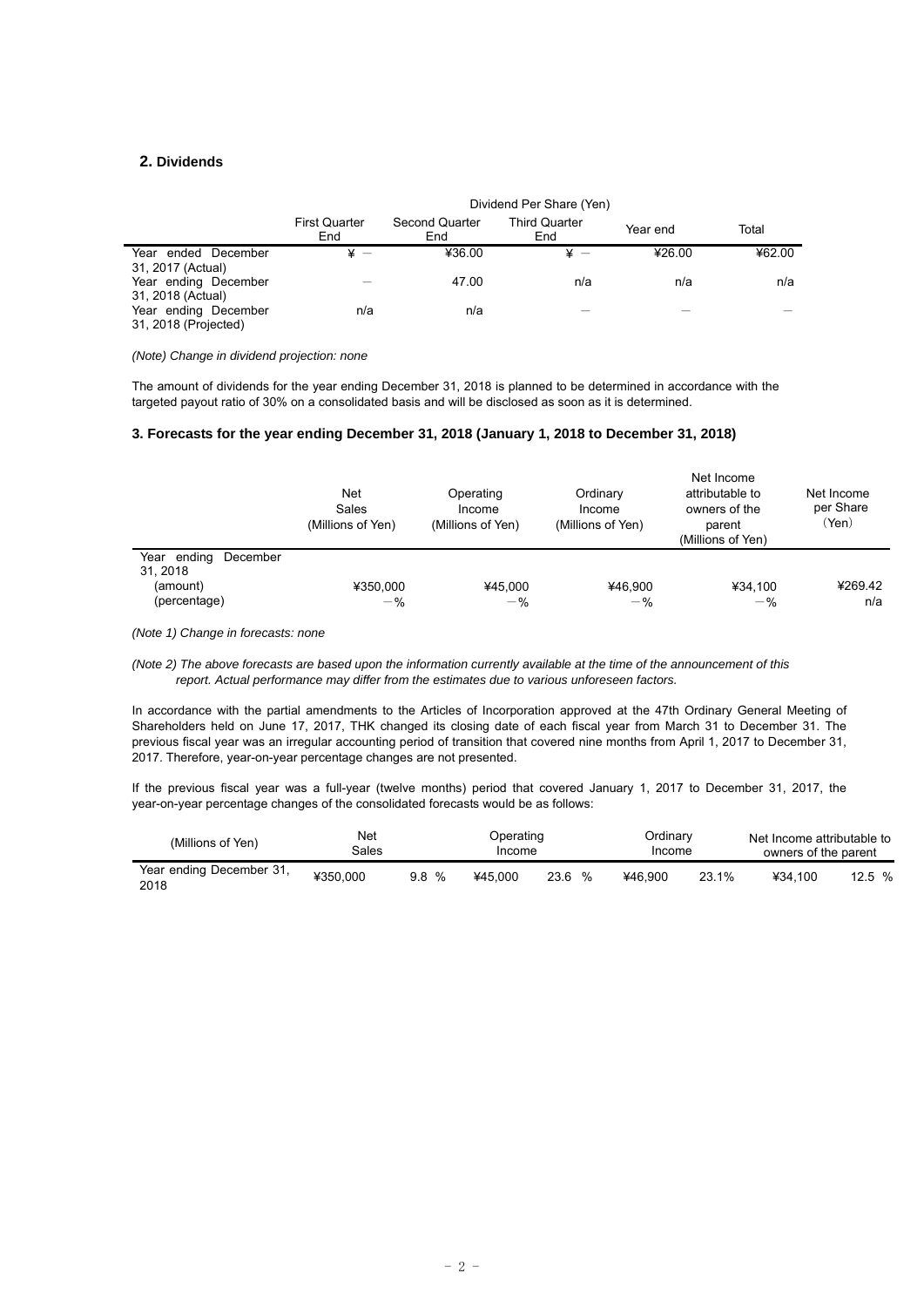## **4**.**Other financial information**

- (1) Significant change in scope of consolidation: None
- (2) Simplified or particular accounting treatment for quarterly financial statements:

# *(Income taxes)*

Certain consolidated subsidiaries determine their income tax expenses by multiplying net income for the quarter period by the estimated effective tax rate applicable to the fiscal year.

# (3) Changes in accounting policy and estimates, and restatement due to:

|     | а.<br>b. | Changes in accounting standard<br>Other changes               | None<br>None                        |                            |
|-----|----------|---------------------------------------------------------------|-------------------------------------|----------------------------|
| (4) |          | Number of shares                                              |                                     |                            |
|     |          | Common stock issued, including treasury                       |                                     | (shares)                   |
|     |          | a.<br>stock, as of:                                           | June 30, 2018<br>December 31, 2017  | 133,856,903<br>133.856.903 |
|     | b.       | Treasury stock as of:                                         | June 30, 2018                       | 7,288,596                  |
|     |          |                                                               | December 31, 2017                   | 7.287.650                  |
|     | C.       | Average number of common stock for the three<br>months ended: | June 30, 2018<br>September 30, 2017 | 126,568,776<br>126,570,403 |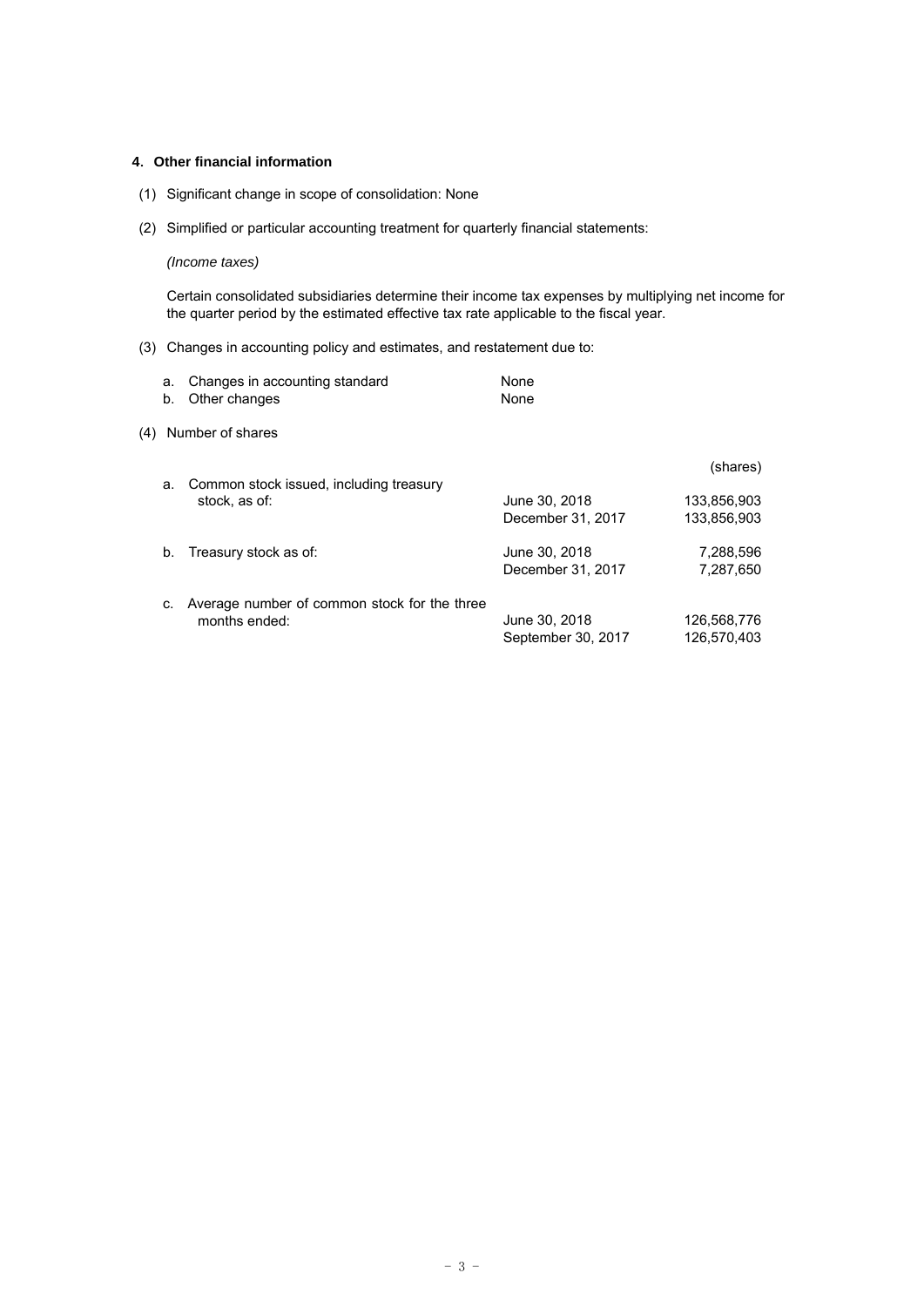# **Management's Discussion and Analysis**

#### **1. Operating results (from January 1, 2018 to June 30, 2018)**

In accordance with the partial amendments to the Articles of Incorporation approved at the 47th Ordinary General Meeting of Shareholders held on June 17, 2017, THK changed its closing date of each fiscal year from March 31 to December 31. The previous fiscal year was an irregular accounting period of transition that covered nine months from April 1, 2017 to December 31, 2017. The consolidated operating results for the six months ended September 30, 2017 included the six months period (from April 1, 2017 to September 30, 2017) of consolidated subsidiaries whose closing date is March 31 and the nine months period (from January 1, 2017 to September 30, 2017) of consolidated subsidiaries whose closing date is December 31. Therefore, year-on-year percentage changes are not presented.

During this six months period, while the economy in developed countries such as Europe and the United States of America continuously rallied, the economy in emerging countries such as China was robust and the world economy continued its modest recovery. In Japan, while exports and capital investments were robust because of the recovery of the world economy, the economy continued its recovery trend.

The THK Group has identified "Full-Scale Globalization," the "Development of New Business Areas," and "Change in Business Style" as cornerstones of its growth strategy to expand the markets of its products such as LM Guide (Linear Motion Guide). As to Full-Scale Globalization, while the markets in emerging countries such as China are growing by dint of the factory automation progress, which is also spreading to developed-country users, the THK Group endeavors to expand its global sales network to meet such demand. Regarding Development of New Business Areas, while the THK Group's products are getting widely adopted in new business fields such as automobile parts, seismic isolation and damping systems, medical equipment, aircraft, robot, and renewable energy, the THK Group is working on expanding sales of not only existing products but also new developed products. In addition to promoting these strategies above, the THK Group is also committed to further expand its business fields by changing its business style enabled by making full use of AI and robot technologies in many ways.

In this six months period, overall demand was strong because of the expanding investments in the semiconductor industries and the automation and robotization industries. In such a situation, the THK Group captured the strong demand and successfully increased sales with its strengthened operating structure on a global scale. On the cost front, while demand was increasing, the THK Group continued to implement various activities to improve its productivity.

As a result, net sales and operating income for the period amounted to ¥179,450 million and ¥26,187 million, respectively.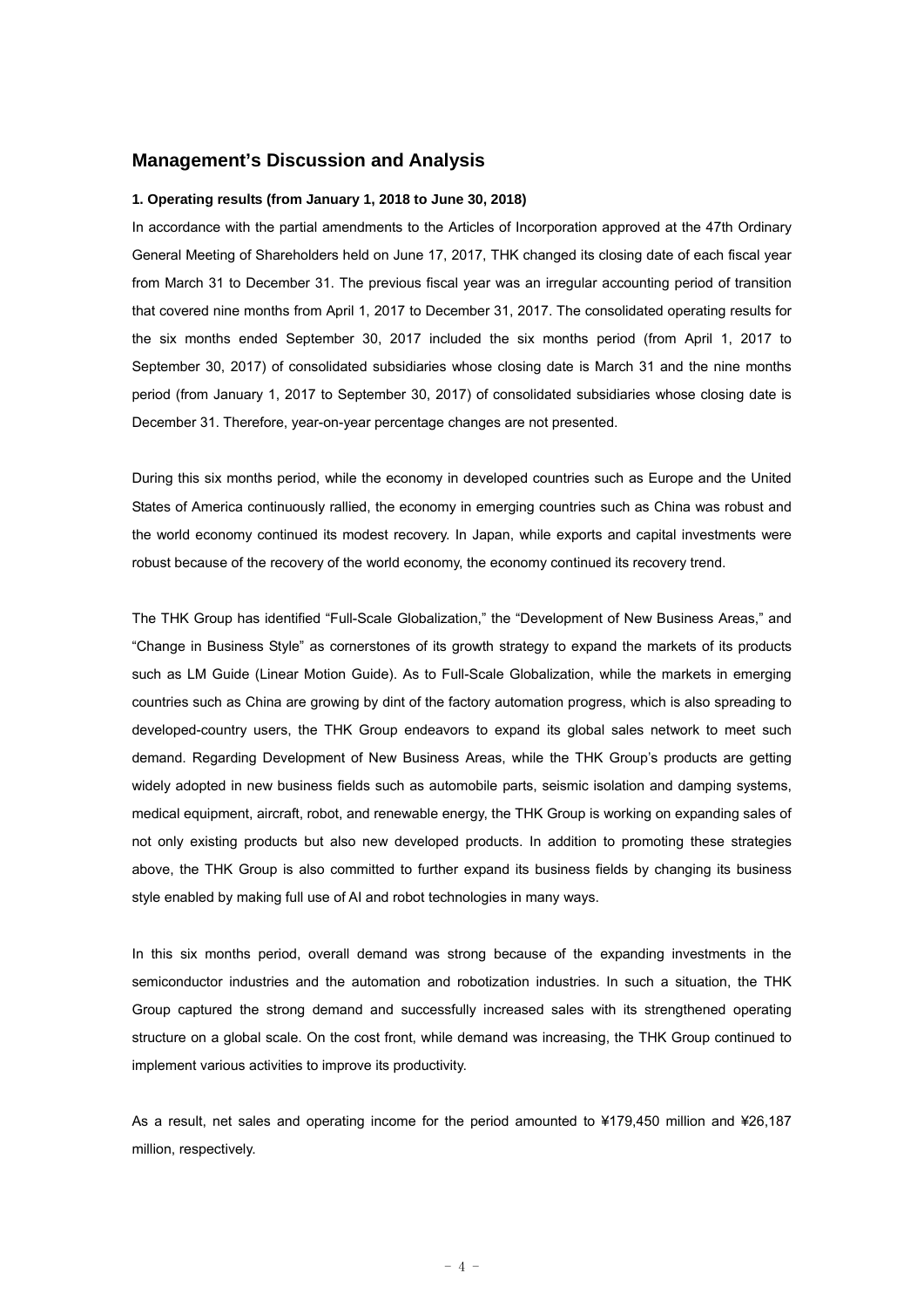Total non-operating income was ¥1,779 million of which major components were ¥399 million of equity earnings of affiliates and ¥326 million of interest income. Total non-operating expenses were ¥947 million of which major component was ¥483 million of foreign exchange loss―net.

As a result, THK recorded ¥27,019 million of ordinary income and ¥19,607 million of net income attributable to owners of the parent.

## (For reference)

If the six months period of the previous fiscal year were a six months period from January 1, 2017 to June 30, 2017, the pro forma operating results and year-on-year comparison would be as follows:

|                                                    | Pro forma accounting<br>period-Six months ended<br>June 30, 2017 (A) | Six months ended June<br>$30, 2018$ (B) | (Millions of yen)<br>Fluctuation (%)<br>$(B-A)/A$ |
|----------------------------------------------------|----------------------------------------------------------------------|-----------------------------------------|---------------------------------------------------|
| Net sales                                          | ¥ 154,819                                                            | ¥ 179,450                               | 15.9                                              |
| Operating income                                   | 18.258                                                               | 26.187                                  | 43.4                                              |
| Ordinary income                                    | 18.824                                                               | 27,019                                  | 43.5                                              |
| Net income attributable<br>to owners of the parent | 13.322                                                               | 19.607                                  | 47.2                                              |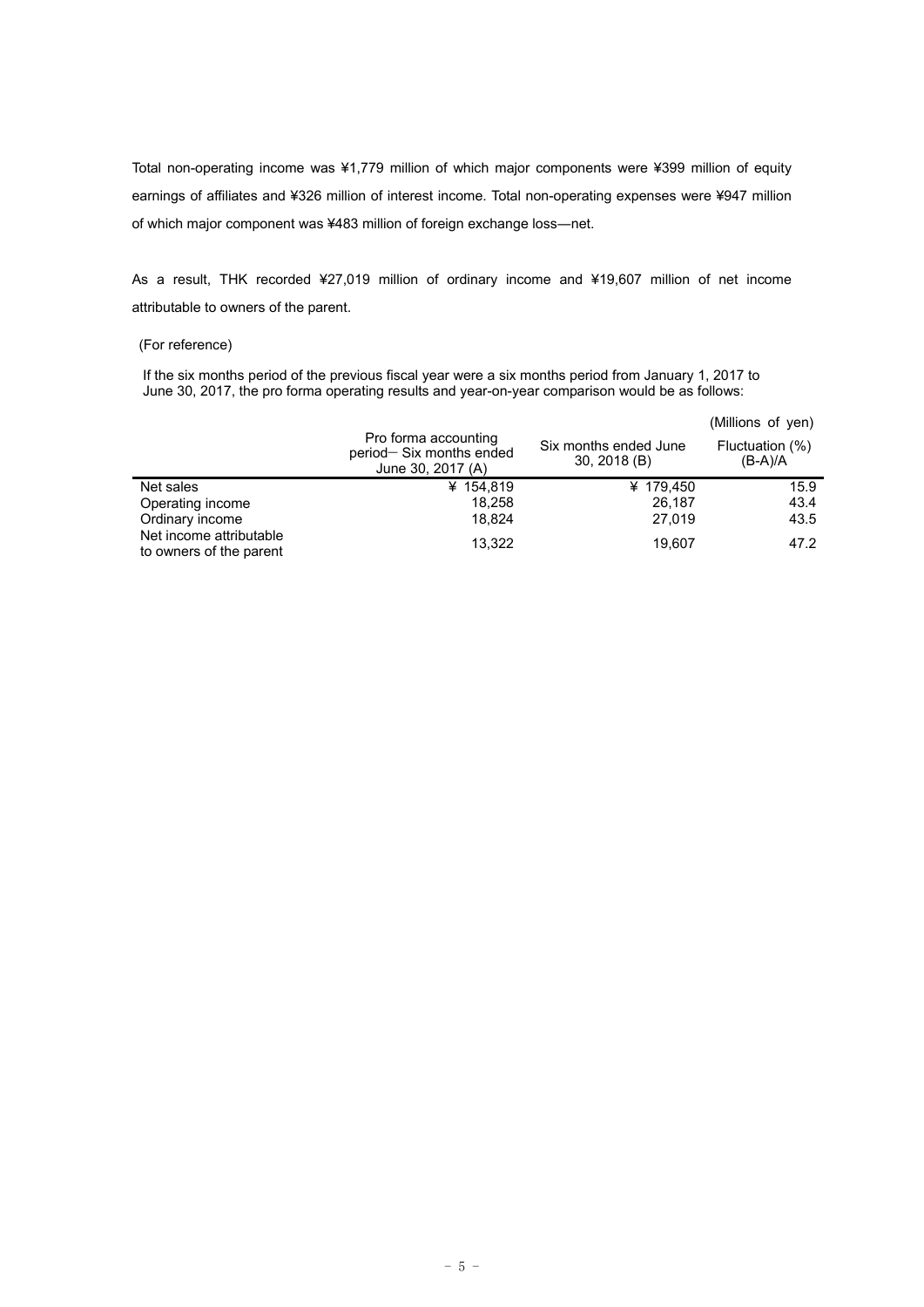#### **Segment Information**

#### (Japan)

In Japan, while exports and capital investments were strong because of the recovery of the world economy, the economy gradually rallied. In such a situation, where demand was overally robust in industries including general machine products and machine tool products, the THK Group successfully recorded ¥80,157 million of net sales and ¥20,150 million operating income (segment income).

#### (The Americas)

In the Americas, while the economy continued its recovery trend by dint of the robust consumer spending and capital investments, the production and sales sections worked in unison to expand and deepen transactions with existing customers and to cultivate new business fields such as automobile, medical equipment, aircraft, and energy-related business. In such a situation, where demand for electronics products and machine tool products was robust, the THK Group recorded ¥35,777 million of net sales and ¥577 million of operating income (segment income).

### (Europe)

In Europe, while the economy was robust because of strong capital investments and consumer spending, the production and sales sections proactively worked in unison to expand transactions with existing customers and to cultivate new business fields such as automobile, medical equipment, aircraft and robot. In such a situation, where demand for general machine products and machine tool products was robust, the THK Group recorded ¥31,827 million of net sales and ¥223 million of operating income (segment income).

#### (China)

In China, in addition to the increasing demand for electronics products, demand for THK Group's products was widely expanded because of the factory automation progress brought by the shortage in labor and the hike in personnel expenses. In such a situation, by utilizing the sales and production system that the THK Group has aggressively enhanced, the THK Group captured such demand and successfully recorded ¥23,484 million of net sales and ¥3,746 million of operating income (segment income).

#### (Other)

In other countries and regions, the THK Group continued to expand and deepen transactions with existing customers and to cultivate new customers while expanding its sales channels in the ASEAN countries. In addition, the increasing demand in China had a positive impact in some areas. As a result, net sales and operating income (segment income) were ¥8,202 million and ¥1,110 million, respectively.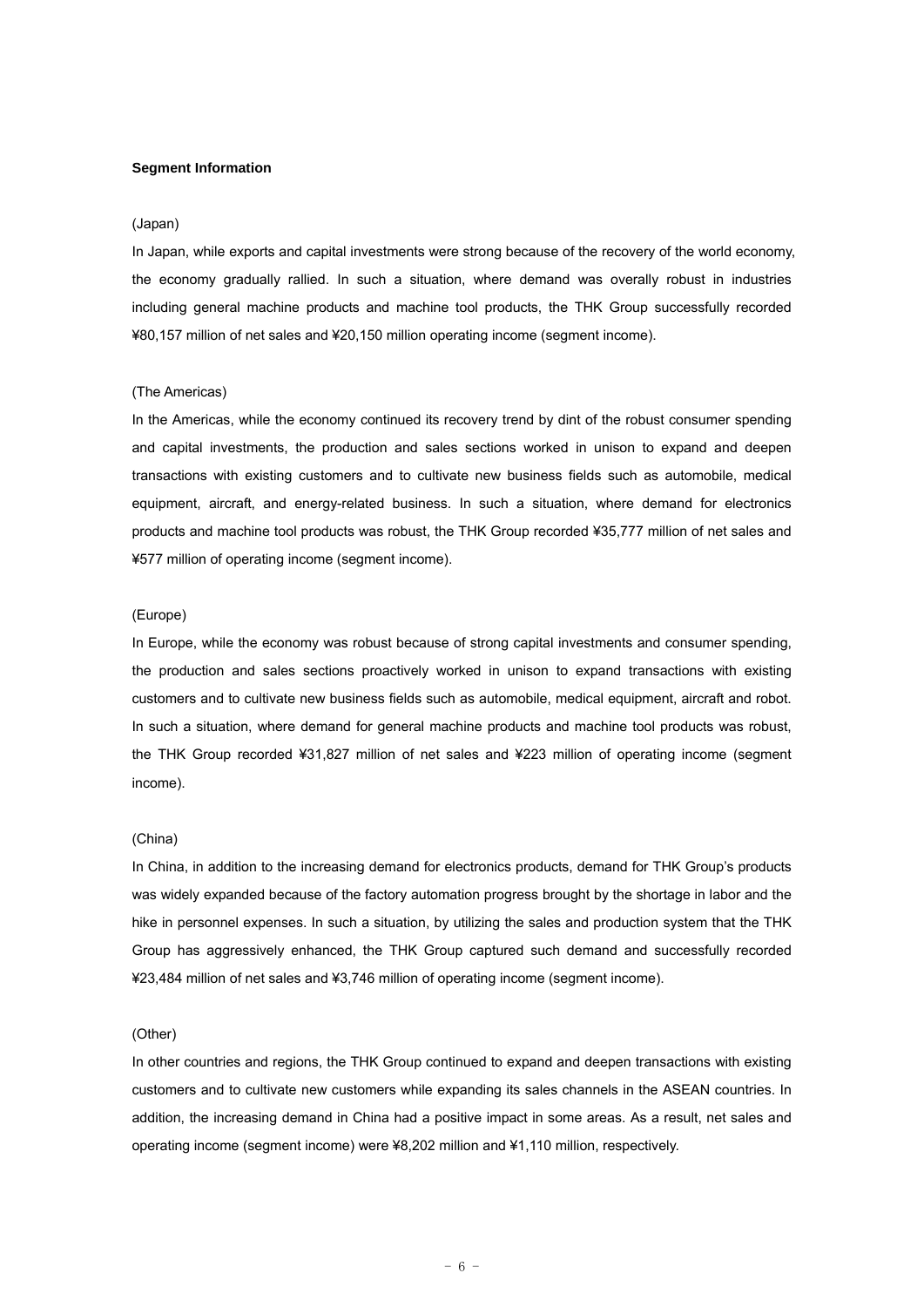#### **2. Financial position (As of June 30, 2018)**

Total assets stood at ¥464,456 million, ¥27,791 million more than the previous fiscal year-end, due mainly to a combined effect of increase in (1) cash and bank deposits by ¥11,795 million, (2) accounts and notes receivable by ¥7,755 million, (3) electronically recorded monetary claims by ¥3,098 million, (4) machinery and equipment—net by ¥2,794 million, and decrease in buildings and structures—net by ¥1,263 million.

Total liabilities stood at ¥173,045 million, ¥18,135 million more than the previous fiscal year-end, due mainly to a combined effect of increase in (1) electronically recorded obligations by ¥1,750 million, (2) income taxes payable by ¥6,059 million, and (3) long-term bonds of ¥10,000 million and decrease in long-term bank loans by ¥2,185 million.

Net assets stood at ¥291,411 million, ¥9,656 million more than the previous fiscal year-end, due mainly to a combined effect of increase in retained earnings by ¥16,316 million and decrease in (1) net unrealized gain on available-for-sale securities by ¥1,088 million and (2) foreign currency translation adjustments by ¥5,826 million.

## **3. Forecast for the fiscal year ending December 31, 2018**

No change from the forecasts (for the year ending December 31, 2018) reported in the announcement dated February 14, 2018.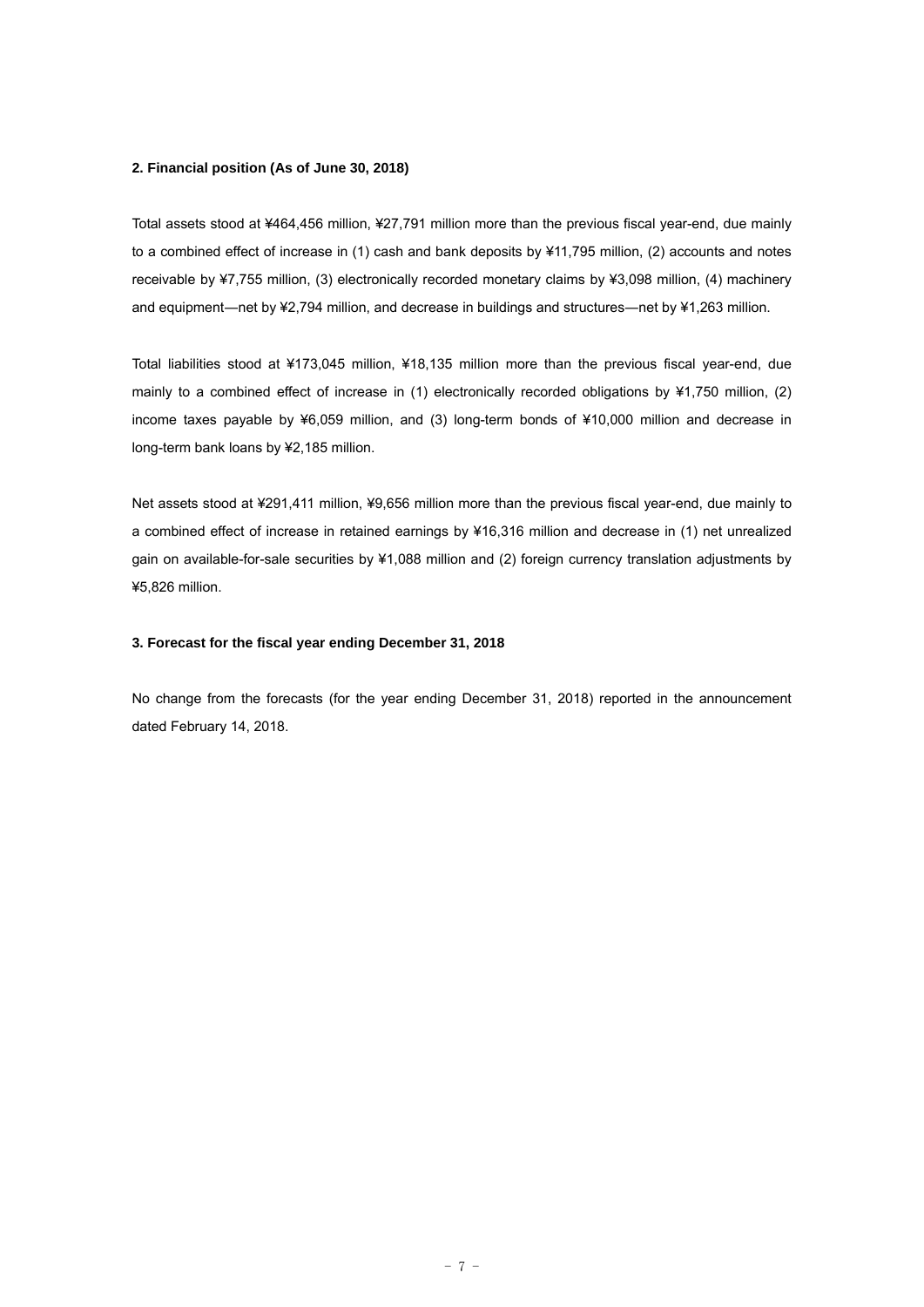# **Consolidated Financial Statements**

# Consolidated Balance Sheets

|                                          |                            | (Millions of Yen)                   |
|------------------------------------------|----------------------------|-------------------------------------|
|                                          | Year End<br>-Previous Year | Second Quarter End<br>-Current Year |
|                                          | As of December 31, 2017    | As of June 30, 2018                 |
| <b>Assets</b>                            |                            |                                     |
| <b>Current Assets:</b>                   |                            |                                     |
| Cash and bank deposits                   | ¥129,920                   | ¥141,716                            |
| Accounts and notes receivable            | 71,543                     | 79,299                              |
| Electronically recorded monetary claims  | 15,514                     | 18,612                              |
| Merchandise and finished goods           | 14,357                     | 13,826                              |
| Work in process                          | 10,104                     | 11,040                              |
| Raw materials and supplies               | 19,340                     | 19,788                              |
| Other current assets                     | 10,412                     | 11,321                              |
| Less: Allowance for bad debts            | (218)                      | (192)                               |
| Total current assets                     | 270,975                    | 295,412                             |
| Fixed Assets:                            |                            |                                     |
| Property, plant and equipment -net:      |                            |                                     |
| <b>Buildings and structures</b>          | 31,252                     | 29,989                              |
| Machinery and equipment                  | 56,513                     | 59,307                              |
| Other                                    | 28,168                     | 31,916                              |
| Total property, plant and equipment –net | 115,934                    | 121,212                             |
| Intangibles                              |                            |                                     |
| Goodwill                                 | 11,449                     | 10,628                              |
| Other                                    | 20,945                     | 19,345                              |
| Total intangibles                        | 32,395                     | 29,973                              |
| Investments and Other                    |                            |                                     |
| Long-term investments in securities      | 11,377                     | 10,490                              |
| Other                                    | 6,057                      | 7,438                               |
| Less: Allowance for bad debts            | (75)                       | (71)                                |
| Total investments and other              | 17,359                     | 17,857                              |
| <b>Total fixed assets</b>                | 165,689                    | 169,044                             |
| <b>Total assets</b>                      | 436.664                    | 464,456                             |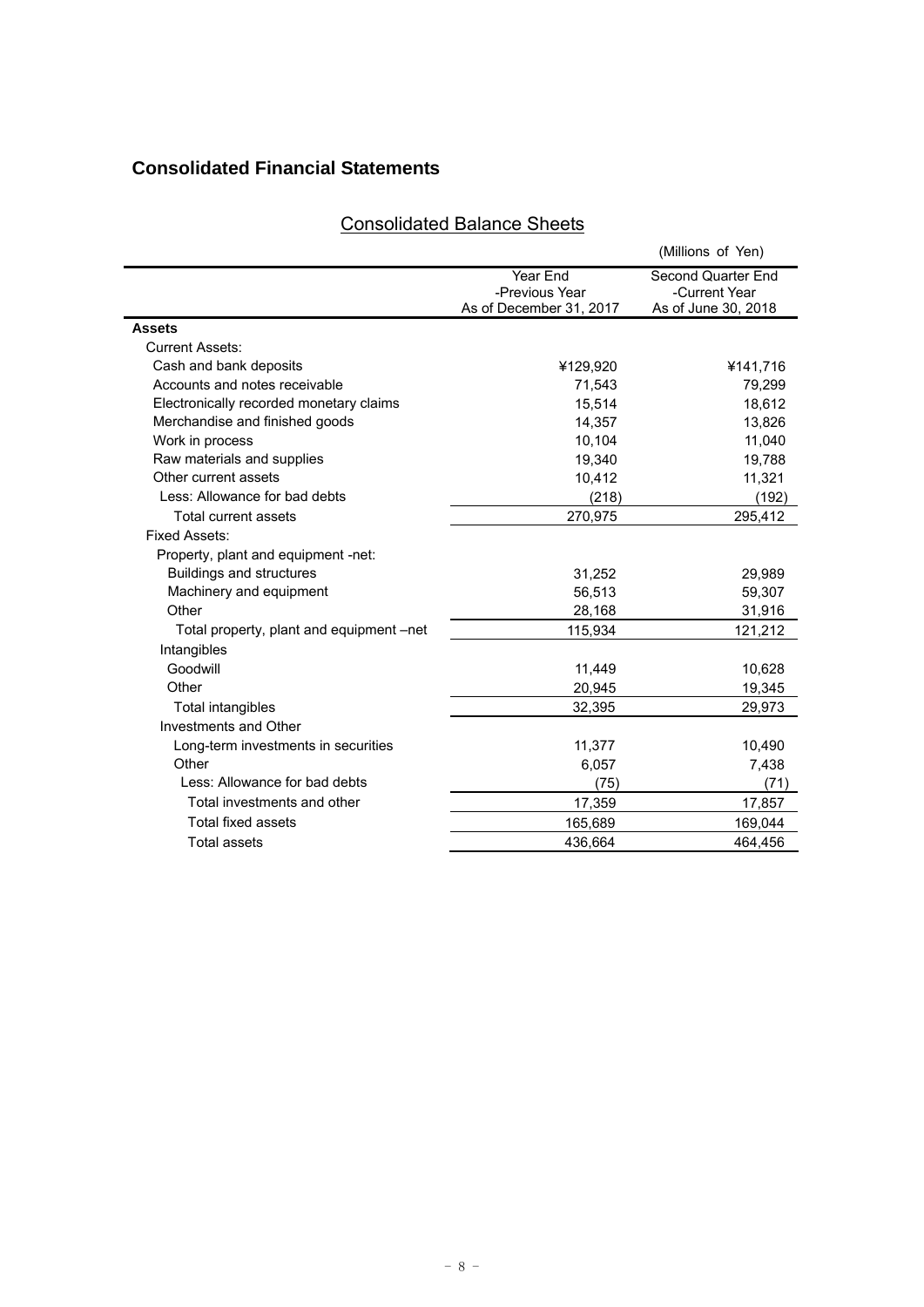|                                               |                                           | (Millions of Yen)                    |
|-----------------------------------------------|-------------------------------------------|--------------------------------------|
|                                               | Year End                                  | Second Quarter End                   |
|                                               | -Previous Year<br>As of December 31, 2017 | -Current Year<br>As of June 30, 2018 |
| <b>Liabilities</b>                            |                                           |                                      |
| <b>Current Liabilities:</b>                   |                                           |                                      |
| Accounts and notes payable                    | ¥22,330                                   | ¥23,985                              |
| Electronically recorded obligations           | 23,923                                    | 25,674                               |
| Current portion of long-term bonds            | 20,000                                    | 10,000                               |
| Current portion of long-term bank loans       | 2,185                                     | 12,185                               |
| Income taxes payable                          | 1,673                                     | 7,732                                |
| <b>Accrued bonuses</b>                        | 2,971                                     | 4,331                                |
| Other                                         | 20,112                                    | 19,958                               |
| <b>Total current liabilities</b>              | 93,196                                    | 103,867                              |
| Long-term Liabilities:                        |                                           |                                      |
| <b>Bonds</b>                                  | 20,000                                    | 40,000                               |
| Long-term bank loans                          | 27,480                                    | 15,295                               |
| Reserve for retirement benefits for directors |                                           |                                      |
| and corporate auditors                        | 108                                       | 120                                  |
| Reserve for product warranty                  | 118                                       | 115                                  |
| Net defined benefit liability                 | 7,389                                     | 7,220                                |
| Other                                         | 6,616                                     | 6,426                                |
| Total long-term liabilities                   | 61,713                                    | 69,177                               |
| <b>Total liabilities</b>                      | 154,910                                   | 173,045                              |
| <b>Net Assets</b>                             |                                           |                                      |
| Shareholders' equity:                         |                                           |                                      |
| Common stock                                  | 34,606                                    | 34,606                               |
| Additional paid-in capital                    | 40,440                                    | 40,440                               |
| Retained earnings                             | 194,626                                   | 210,942                              |
| Treasury stock                                | (13,998)                                  | (14,002)                             |
| Total shareholders' equity                    | 255,675                                   | 271,987                              |
| Accumulated other comprehensive income:       |                                           |                                      |
| Net unrealized gain on available-for-sale     |                                           |                                      |
| securities                                    | 2,847                                     | 1,758                                |
| Foreign currency translation adjustments      | 13,459                                    | 7,633                                |
| Remeasurements of defined benefit plans       | (1,033)                                   | (978)                                |
| Total accumulated other comprehensive         |                                           |                                      |
| income                                        | 15,272                                    | 8,413                                |
| Non-controlling interests                     | 10,806                                    | 11,010                               |
| Total net assets                              | 281,754                                   | 291,411                              |
| Total liabilities and net assets              | 436,664                                   | 464,456                              |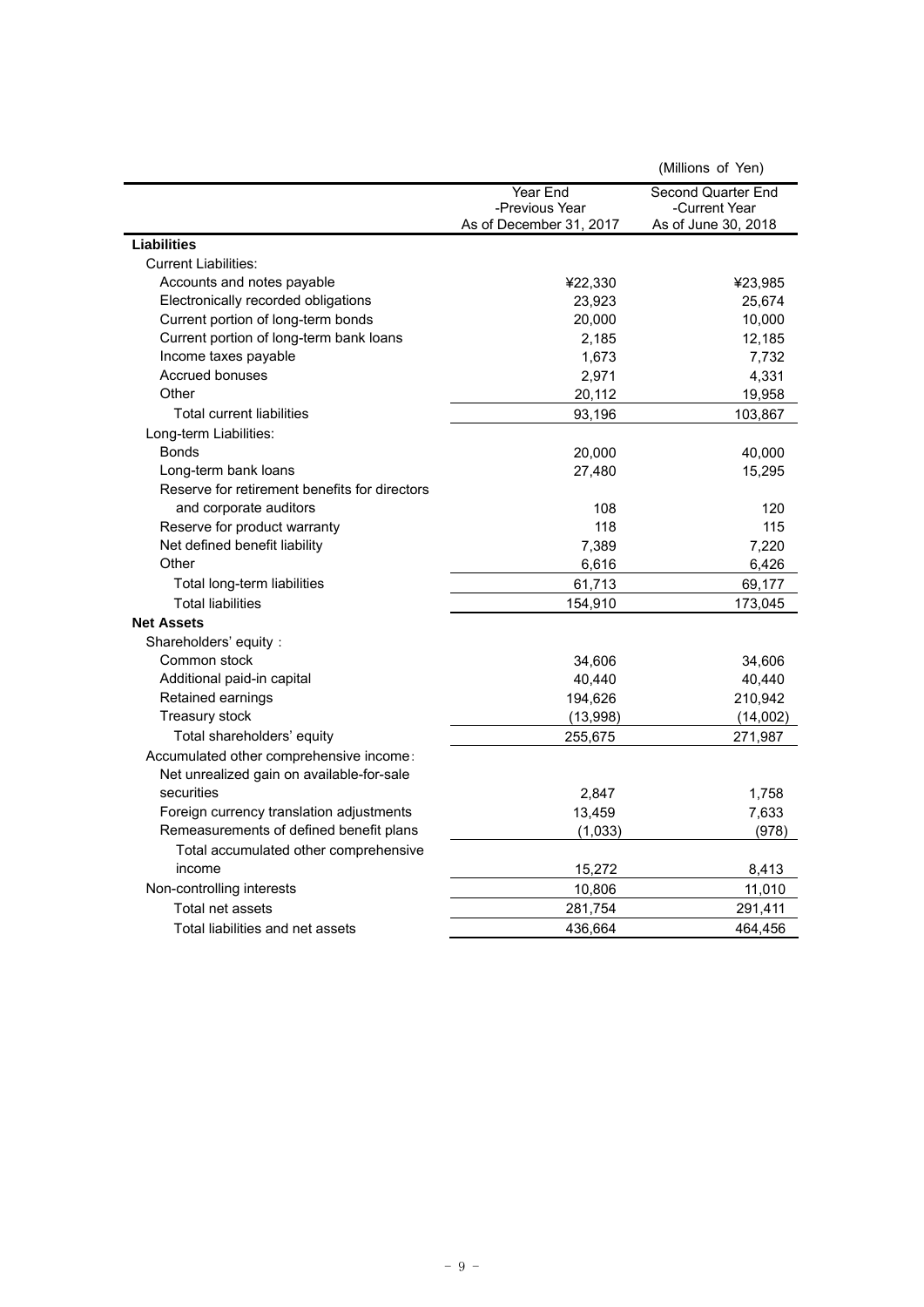# Consolidated Statements of Income

|                                                        |                                                                                                | (Millions of Yen)                                                                      |
|--------------------------------------------------------|------------------------------------------------------------------------------------------------|----------------------------------------------------------------------------------------|
|                                                        | <b>Six Months Ended</b><br>September 30, 2017<br>(From April 1, 2017<br>to September 30, 2017) | <b>Six Months Ended</b><br>June 30, 2018<br>(From January 1, 2018<br>to June 30, 2018) |
| Net sales                                              | ¥202,368                                                                                       | ¥179,450                                                                               |
| Cost of sales                                          | 152,930                                                                                        | 127,285                                                                                |
| Gross profit                                           | 49,437                                                                                         | 52,165                                                                                 |
| Selling, general and administrative expenses           | 29,753                                                                                         | 25,977                                                                                 |
| Operating income                                       | 19,684                                                                                         | 26,187                                                                                 |
| Non-operating income:                                  |                                                                                                |                                                                                        |
| Interest income                                        | 291                                                                                            | 326                                                                                    |
| Equity earnings of affiliates                          | 781                                                                                            | 399                                                                                    |
| Other                                                  | 956                                                                                            | 1,053                                                                                  |
| Total non-operating income                             | 2,029                                                                                          | 1,779                                                                                  |
| Non-operating expense:                                 |                                                                                                |                                                                                        |
| Interest expenses                                      | 269                                                                                            | 137                                                                                    |
| Foreign exchange loss, net                             | 209                                                                                            | 483                                                                                    |
| Other                                                  | 128                                                                                            | 326                                                                                    |
| Total non-operating expenses                           | 607                                                                                            | 947                                                                                    |
| Ordinary income                                        | 21,105                                                                                         | 27,019                                                                                 |
| Extraordinary gains:                                   |                                                                                                |                                                                                        |
| Gain on sales<br>оf<br>property,<br>plant<br>and       |                                                                                                |                                                                                        |
| equipment                                              | 14                                                                                             | 39                                                                                     |
| Total extraordinary gains                              | 14                                                                                             | 39                                                                                     |
| Extraordinary losses:                                  |                                                                                                |                                                                                        |
| Loss on sales and disposal of property, plant          |                                                                                                |                                                                                        |
| and equipment                                          | 72                                                                                             | 107                                                                                    |
| Total extraordinary losses                             | 72                                                                                             | 107                                                                                    |
| Income before income taxes                             | 21,048                                                                                         | 26,951                                                                                 |
| Income taxes-current                                   | 6,147                                                                                          | 8,090                                                                                  |
| Income taxes-deferred                                  | (3, 172)                                                                                       | (998)                                                                                  |
| Total income taxes                                     | 2,975                                                                                          | 7,091                                                                                  |
| Net income                                             | 18,072                                                                                         | 19,860                                                                                 |
| Net<br>attributable<br>income<br>non-controlling<br>to |                                                                                                |                                                                                        |
| interests                                              | 269                                                                                            | 252                                                                                    |
| Net income attributable to owners of the parent        | 17,802                                                                                         | 19,607                                                                                 |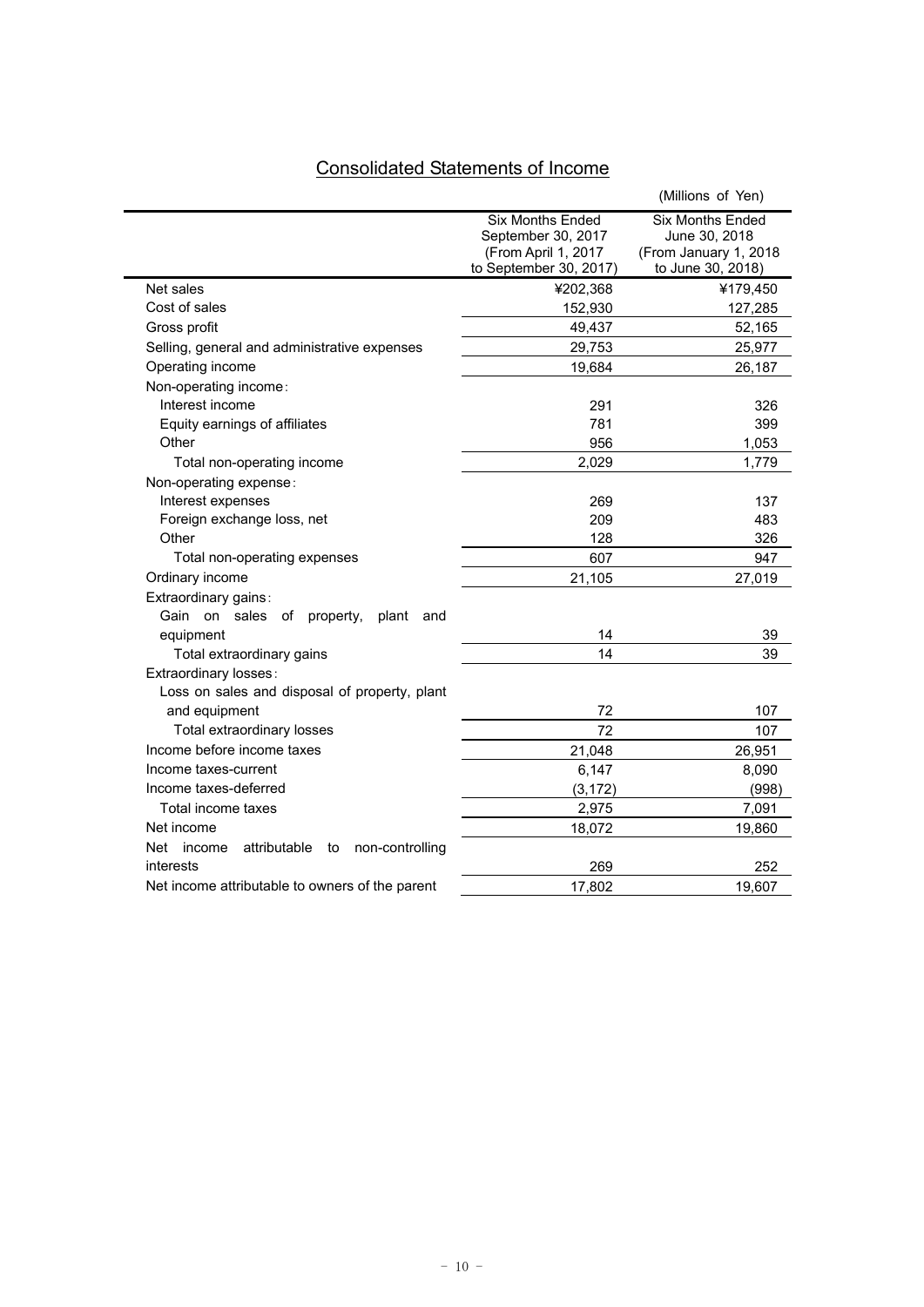|                                              |                                                                                         | (Millions of Yen)                                                                |
|----------------------------------------------|-----------------------------------------------------------------------------------------|----------------------------------------------------------------------------------|
|                                              | Six Months Ended<br>September 30, 2017<br>(From April 1, 2017<br>to September 30, 2017) | Six Months Ended<br>June 30, 2018<br>(From January 1, 2018)<br>to June 30, 2018) |
| Net income                                   | ¥18,072                                                                                 | ¥19,860                                                                          |
| Other comprehensive income:                  |                                                                                         |                                                                                  |
| Unrealized gain (loss) on available-for-sale |                                                                                         |                                                                                  |
| securities                                   | 771                                                                                     | (1,084)                                                                          |
| Foreign currency translation adjustments     | 5,041                                                                                   | (6,286)                                                                          |
| Remeasurements of defined benefit plans      | (223)                                                                                   | 65                                                                               |
| Share of other comprehensive income          |                                                                                         |                                                                                  |
| (losses) of affiliates accounted under the   |                                                                                         |                                                                                  |
| equity method                                | (160)                                                                                   | 443                                                                              |
| Total other comprehensive income (loss)      | 5,429                                                                                   | (6,861)                                                                          |
| Comprehensive income                         | 23,501                                                                                  | 12,998                                                                           |
| Attributable to:                             |                                                                                         |                                                                                  |
| Owners of the parent                         | 23,185                                                                                  | 12,794                                                                           |
| Non-controlling interests                    | 316                                                                                     | 203                                                                              |
|                                              |                                                                                         |                                                                                  |

# Consolidated Statements of Comprehensive Income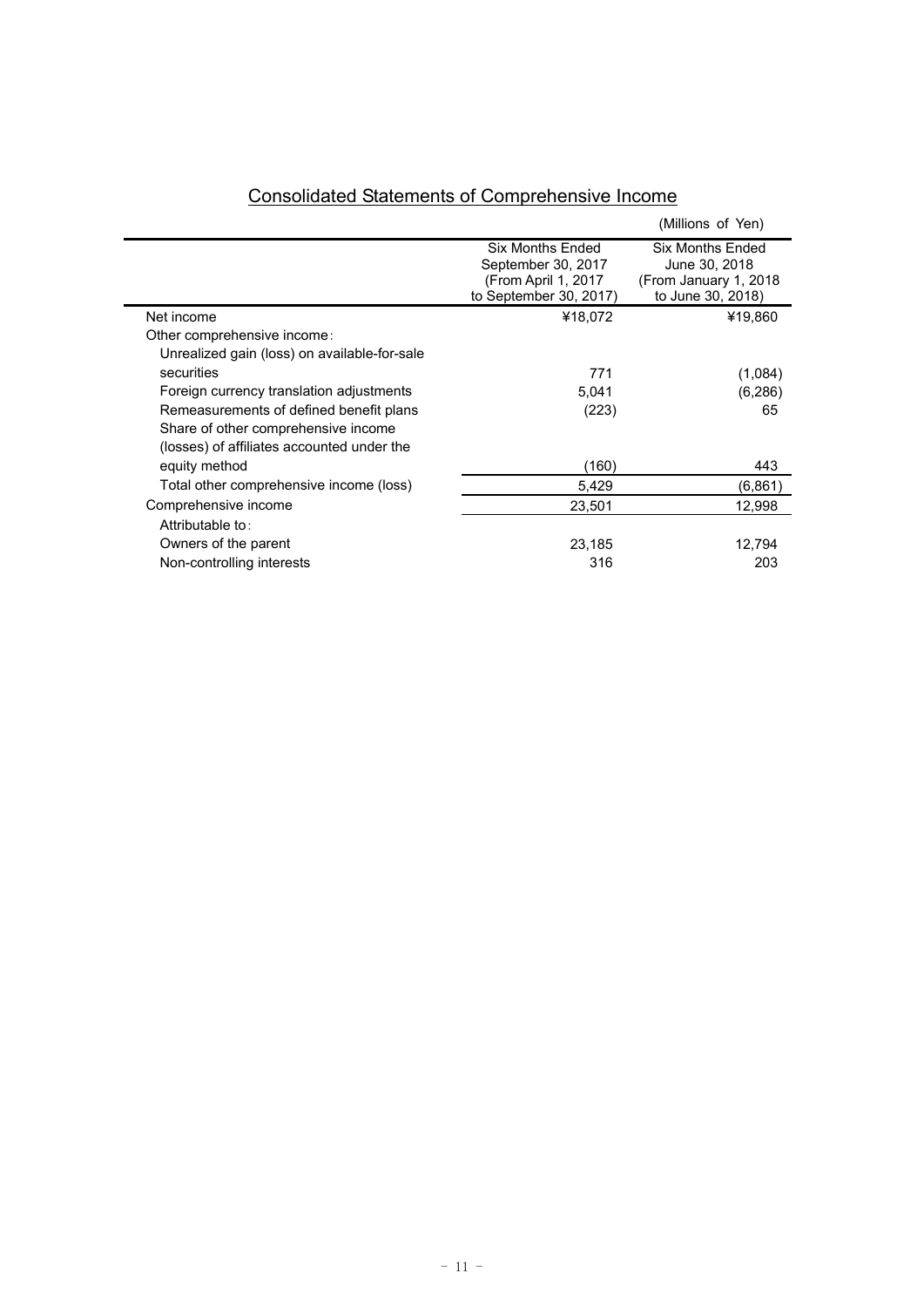|                                                                                        |                                                                                                | (Millions of Yen)                                                                      |
|----------------------------------------------------------------------------------------|------------------------------------------------------------------------------------------------|----------------------------------------------------------------------------------------|
|                                                                                        | <b>Six Months Ended</b><br>September 30, 2017<br>(From April 1, 2017<br>to September 30, 2017) | <b>Six Months Ended</b><br>June 30, 2018<br>(From January 1, 2018<br>to June 30, 2018) |
| Cash flows from operating activities:                                                  |                                                                                                |                                                                                        |
| Income before income taxes                                                             | ¥21,048                                                                                        | ¥26,951                                                                                |
| Depreciation and amortization                                                          | 9,418                                                                                          | 7,711                                                                                  |
| Loss on sale/disposal of property, plant and                                           |                                                                                                |                                                                                        |
| equipment                                                                              | 57                                                                                             | 68                                                                                     |
| Increase in provisions                                                                 | 1,101                                                                                          | 1,375                                                                                  |
| Increase (decrease) in net defined benefit                                             |                                                                                                |                                                                                        |
| liability                                                                              | 83                                                                                             | (225)                                                                                  |
| Interest and dividend income                                                           | (346)                                                                                          | (393)                                                                                  |
| Interest expenses                                                                      | 269                                                                                            | 137                                                                                    |
| Foreign exchange loss                                                                  | 2,409                                                                                          | 1,379                                                                                  |
| Equity in earnings of affiliates                                                       | (781)                                                                                          | (399)                                                                                  |
| Amortization of goodwill                                                               | 628                                                                                            | 447                                                                                    |
| Increase in trade receivables                                                          | (10, 380)                                                                                      | (12,007)                                                                               |
| Increase in inventories                                                                | (4,659)                                                                                        | (1,713)                                                                                |
| Increase in trade payables                                                             | 1,639                                                                                          | 3,903                                                                                  |
| Other                                                                                  | 809                                                                                            | 1,287                                                                                  |
| Subtotal                                                                               | 21,297                                                                                         | 28,523                                                                                 |
| Interest and dividend received                                                         | 346                                                                                            | 394                                                                                    |
| Interest paid                                                                          | (309)                                                                                          | (137)                                                                                  |
| Income taxes paid                                                                      | (4, 333)                                                                                       | (2, 334)                                                                               |
| Net cash provided by operating activities                                              | 17,000                                                                                         | 26,445                                                                                 |
| Cash flows from investing activities:                                                  |                                                                                                |                                                                                        |
| Purchase of property, plant and equipment<br>Proceeds from sale of property, plant and | (9,816)                                                                                        | (14, 426)                                                                              |
| equipment                                                                              | 16                                                                                             | 127                                                                                    |
| Purchase of investments in securities                                                  | (116)                                                                                          | (172)                                                                                  |
| Increase in loans receivable                                                           | (5)                                                                                            | (1,581)                                                                                |
| Collection on loans                                                                    | 75                                                                                             | 2                                                                                      |
| Payment for insurance funds                                                            | (11)                                                                                           | (16)                                                                                   |
| Other                                                                                  | 1                                                                                              | 0                                                                                      |
| Net cash used in investing activities                                                  | (9, 856)                                                                                       | (16,065)                                                                               |

# Consolidated Statements of Cash Flows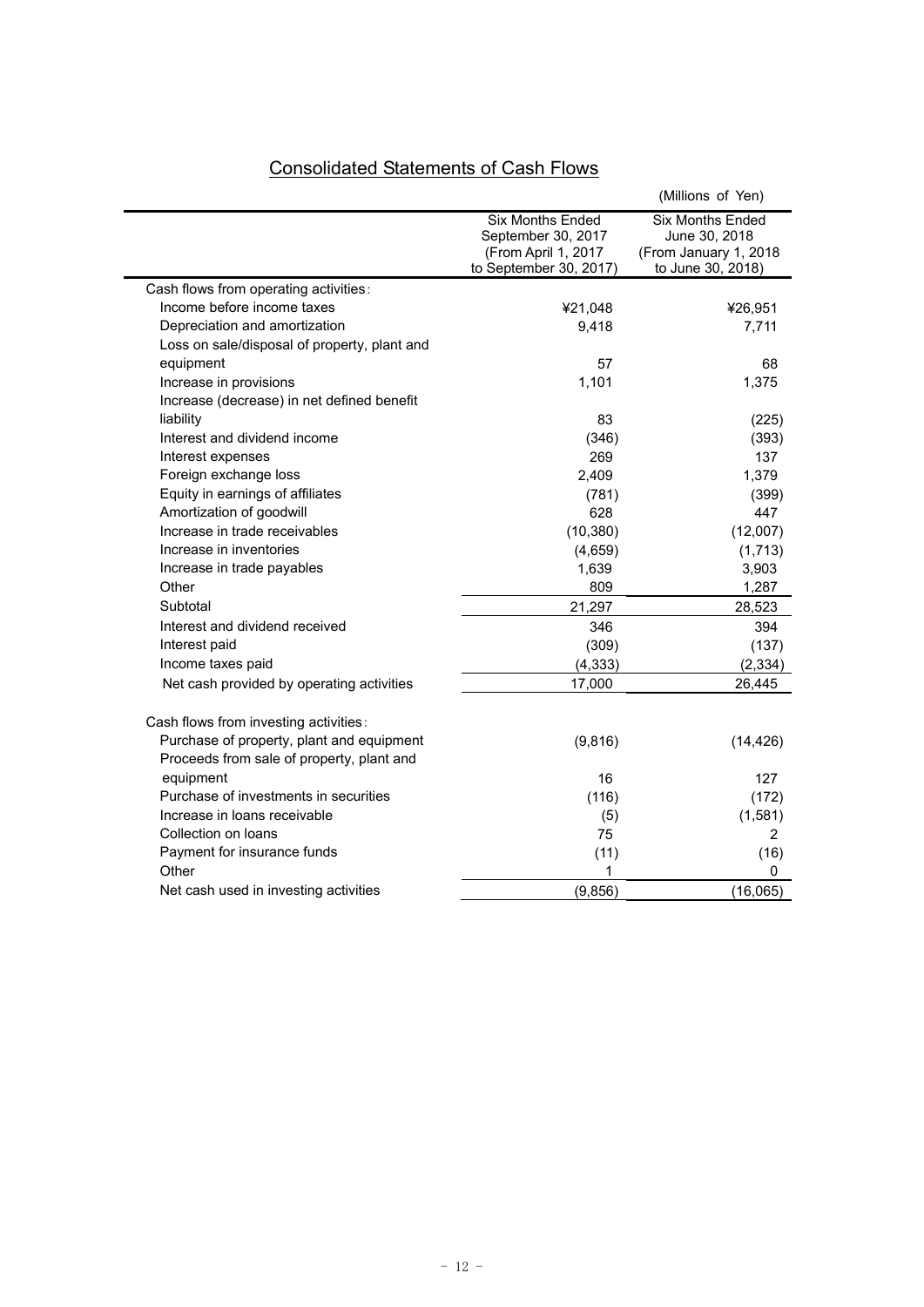|                                              | <b>Six Months Ended</b><br>September 30, 2017<br>(From April 1, 2017<br>to September 30, 2017) | <b>Six Months Ended</b><br>June 30, 2018<br>(From January 1, 2018)<br>to June 30, 2018) |
|----------------------------------------------|------------------------------------------------------------------------------------------------|-----------------------------------------------------------------------------------------|
| Cash flows from financing activities:        |                                                                                                |                                                                                         |
| Repayments of long-term bank loans           |                                                                                                | (2, 185)                                                                                |
| Issuance of bonds                            |                                                                                                | 20,000                                                                                  |
| Redemption of bonds                          |                                                                                                | (10,000)                                                                                |
| Purchase of treasury stocks                  | (4)                                                                                            | (4)                                                                                     |
| Dividends paid                               | (3, 167)                                                                                       | (3, 342)                                                                                |
| Repayments of lease obligations              | (65)                                                                                           | (65)                                                                                    |
| Net cash provided by (used in) financing     |                                                                                                |                                                                                         |
| activities                                   | (3,237)                                                                                        | 4,402                                                                                   |
| Foreign currency translation adjustments on  |                                                                                                |                                                                                         |
| cash and cash equivalents                    | (2, 116)                                                                                       | (2,986)                                                                                 |
| Net increase in cash and cash equivalents    | 1,789                                                                                          | 11,795                                                                                  |
| Cash and cash equivalents, beginning of the  |                                                                                                |                                                                                         |
| period                                       | 137,345                                                                                        | 129,920                                                                                 |
| Cash and cash equivalents, end of the period | 139,134                                                                                        | 141,716                                                                                 |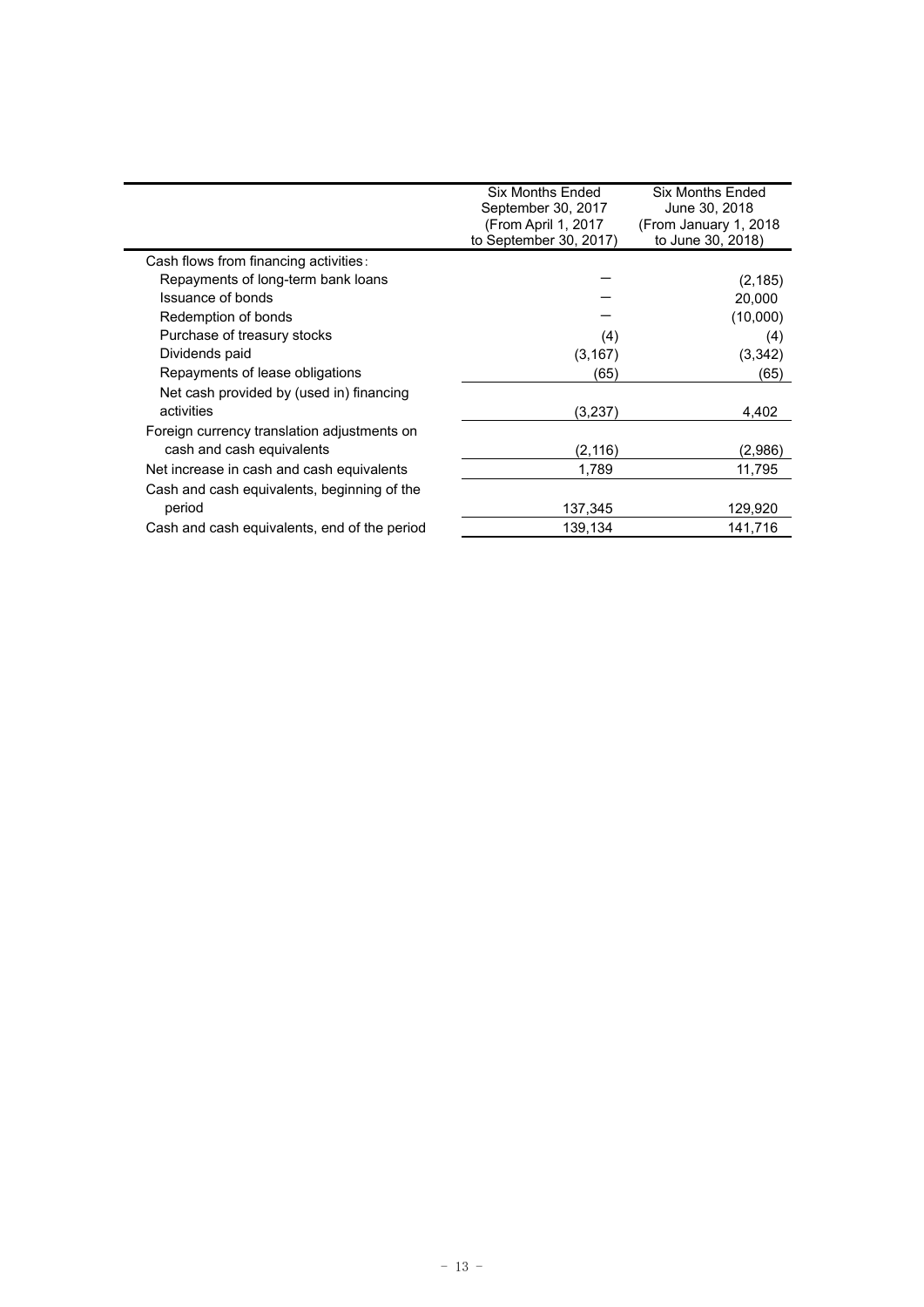# **Segment Information**

|                    |         |          |         |         | (Millions of Yen) |               |          |
|--------------------|---------|----------|---------|---------|-------------------|---------------|----------|
|                    |         | The      |         |         |                   | Adjust        | Consoli  |
|                    | Japan   | Americas | Europe  | China   | Other             | -ments        | -dated   |
| Sales to customers | ¥68.918 | ¥50.383  | ¥42.514 | ¥28.759 | ¥11.793           | $\frac{1}{2}$ | ¥202.368 |
| Inter-segment      | 26.211  | 53       | 11      | 2.916   | 1.003             | (30, 196)     |          |
| Total              | 95.130  | 50.436   | 42.525  | 31.675  | 12.796            | (30, 196)     | 202.368  |
| Operating income   | 12.314  | 2.532    | 618     | 1.843   | . 508             | 866           | 19.684   |

# **For the six months ended September 30, 2017 (April 1, 2017 to September 30, 2017)**

*(Note) All adjustments are intercompany elimination.* 

### **For the six months ended June 30, 2018 (January 1, 2018 to June 30, 2018)**

|                    |         |          |         |         | (Millions of Yen) |               |          |
|--------------------|---------|----------|---------|---------|-------------------|---------------|----------|
|                    |         | The      |         |         |                   | Adjust        | Consoli  |
|                    | Japan   | Americas | Europe  | China   | Other             | -ments        | -dated   |
| Sales to customers | ¥80.157 | ¥35.777  | ¥31.827 | ¥23.484 | ¥8.202            | $\frac{1}{2}$ | ¥179.450 |
| Inter-segment      | 28.018  | 227      | 22      | 3.501   | 937               | (32,708)      |          |
| Total              | 108.176 | 36.005   | 31.850  | 26.986  | 9.139             | (32,708)      | 179.450  |
| Operating income   | 20,150  | 577      | 223     | 3.746   | 1.110             | 380           | 26,187   |

*(Note) All adjustments are intercompany elimination.* 

Since THK changed its closing date of each fiscal year from March 31 to December 31, the previous fiscal year was an irregular accounting period of transition. The consolidated operating results for the six months ended September 30, 2017 included the six months period (from April 1, 2017 to September 30, 2017) of consolidated subsidiaries whose closing date is March 31 and the nine months period (from January 1, 2017 to September 30, 2017) of consolidated subsidiaries whose closing date is December 31.